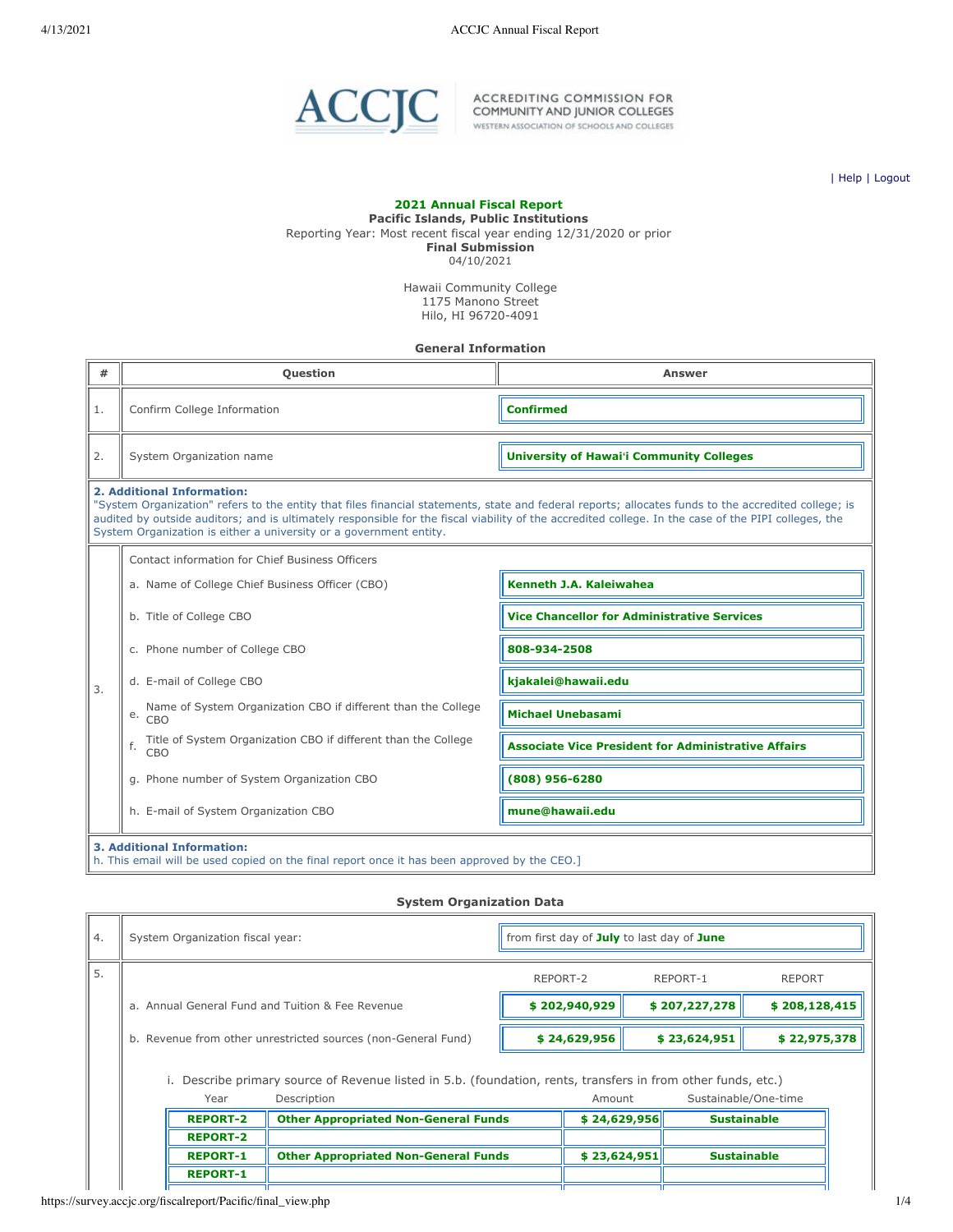| DEDADT | <b>Jther Appropriated Non-General Funds</b> |  |
|--------|---------------------------------------------|--|
|        |                                             |  |

#### **5. Additional Information:**

(headings) In this report, the terms "REPORT", "REPORT-1" and "REPORT-2" refer to the most recently completed fiscal year prior to 12/31/2020 and the two previous years.

a. The "General Fund" is the general operating fund or account that is not subject to specific restrictions from the funding sources; it usually contains the salary and benefit costs for the vast majority of college employees; the CEO/CFO/CBO usually can move available budgeted funds among the expenditure accounts without governing entity priority approval

b. These revenues could include donations, facilities rental, concert receipts and other college-generated revenue that is available to fund operations.

|     |                                                                               | REPORT-2     | REPORT-1     | <b>REPORT</b> |
|-----|-------------------------------------------------------------------------------|--------------|--------------|---------------|
| -6. | a. Net Beginning Balance available to fund operations                         | \$53,649,425 | \$56,100,003 | \$59,822,841  |
|     | b. Net end of the year Operational Balance (unspent and<br>uncommitted funds) | \$56,100,003 | \$59,822,842 | \$69,747,218  |

## **6. Additional Information:**

(headings) In this report, the terms "REPORT", "REPORT-1" and "REPORT-2" refer to the most recently completed fiscal year prior to 12/31/2020 and the two previous years.

"Beginning Balance" refers to any funds carried over from the previous fiscal year, or other funds that will be available in addition to the Annual Operating Revenue of Allocated Budget in 5a. For example, in some organizations budgeted funds are funds that had been allocated to the college in the prior year but which were not expended are added to the college's next year's available funds or allocated budget.

#### **Annual Operating Expenditures**

|    |                                                                              | REPORT-2      | REPORT-1      | <b>REPORT</b> |  |  |
|----|------------------------------------------------------------------------------|---------------|---------------|---------------|--|--|
|    | a. Total Operating Expenditures                                              | \$227,387,297 | \$227,869,040 | \$223,025,401 |  |  |
| 7. | b. Total annual Operating Personnel Costs                                    | \$168,814,166 | \$171,732,910 | \$164,705,376 |  |  |
|    | Other Operating Current Expenditures<br>[Expenditures - Outgo (a - b)]<br>C. | \$58,573,131  | \$56,136,130  | \$58,320,025  |  |  |
|    | 7. Additional Information:                                                   |               |               |               |  |  |

(headings) In this report, the terms "REPORT", "REPORT-1" and "REPORT-2" refer to the most recently completed fiscal year prior to 12/31/2020 and the two previous years.

|     | <b>Liabilities</b>                                                                                                                                                                                                |              |              |               |  |  |
|-----|-------------------------------------------------------------------------------------------------------------------------------------------------------------------------------------------------------------------|--------------|--------------|---------------|--|--|
|     |                                                                                                                                                                                                                   | REPORT-2     | REPORT-1     | <b>REPORT</b> |  |  |
| 8.  | Did the System Organization borrow funds for cash flow purposes?                                                                                                                                                  | <b>No</b>    | <b>No</b>    | <b>No</b>     |  |  |
|     | Total System Organization Borrowing\Debt                                                                                                                                                                          | REPORT-2     | REPORT-1     | <b>REPORT</b> |  |  |
| 9.  | a. Short-Term Borrowing (less than one year)                                                                                                                                                                      | \$0          | \$0          | \$0           |  |  |
|     | b. Long Term Borrowing                                                                                                                                                                                            | \$71,149,000 | \$68,417,000 | \$65,507,000  |  |  |
|     |                                                                                                                                                                                                                   | REPORT-2     | REPORT-1     | <b>REPORT</b> |  |  |
|     | Did the System Organization issue long-term debt instruments<br>a.<br>during the fiscal year noted?                                                                                                               | <b>Yes</b>   | <b>No</b>    | <b>No</b>     |  |  |
| 10. | b. What type(s)                                                                                                                                                                                                   | <b>TELP</b>  | N/A          | N/A           |  |  |
|     | c. Total amount                                                                                                                                                                                                   | \$28,399,000 | \$0          | \$0           |  |  |
|     |                                                                                                                                                                                                                   | REPORT-2     | REPORT-1     | <b>REPORT</b> |  |  |
| 11. | Debt Service Payments (General Operating Fund)                                                                                                                                                                    | \$2,945,828  | \$2,991,111  | \$7,807,793   |  |  |
|     | 8. to 11. Additional Information:<br>(headings) In this report, the terms "REPORT", "REPORT-1" and "REPORT-2" refer to the most recently completed fiscal year prior to 12/31/2020<br>and the two previous years. |              |              |               |  |  |

**Cash Position**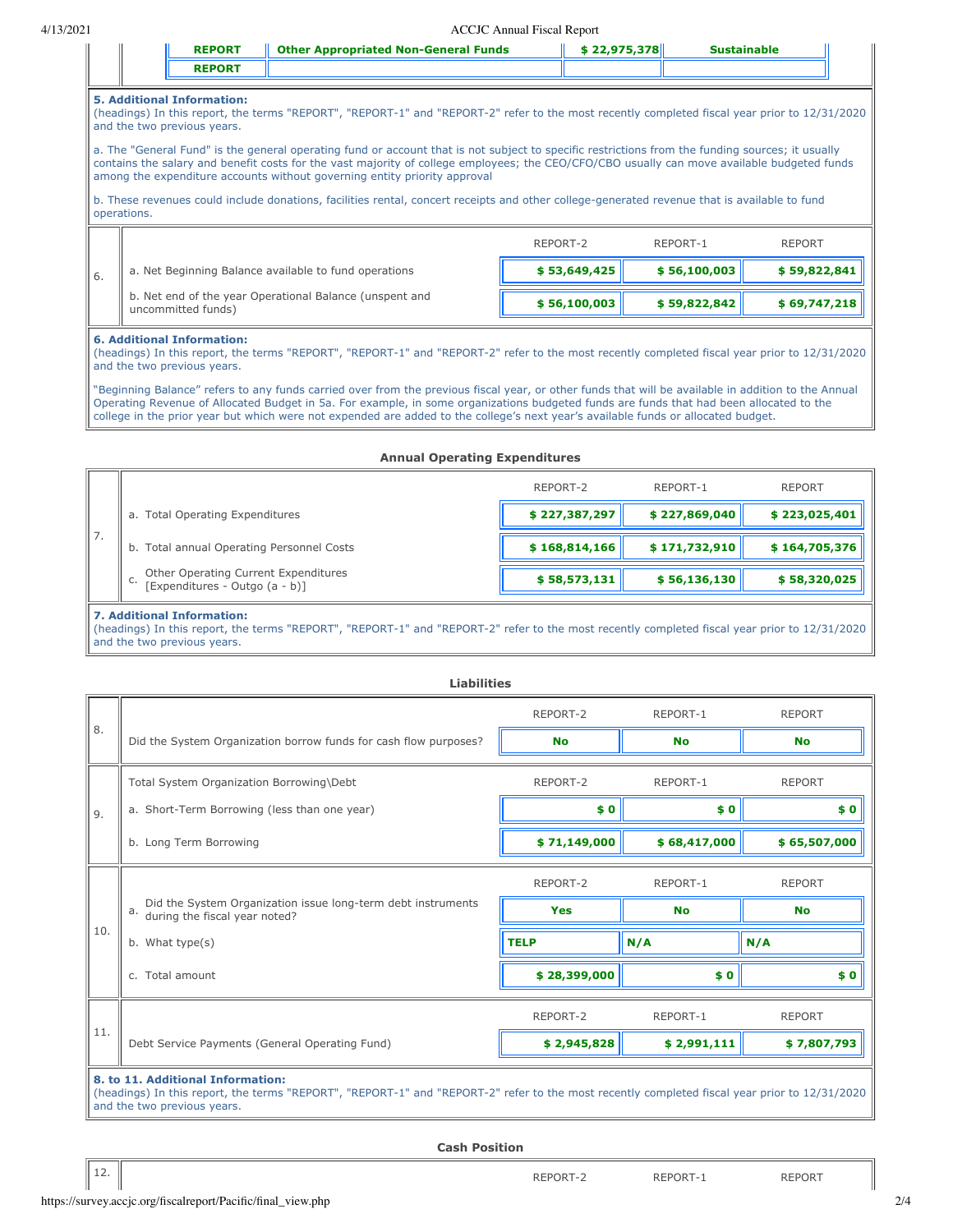|     | System Organization end of fiscal year Cash Balance (unencumbered  <br>cash):                                                                                                                                      | \$56,100,003 | \$59,822,842 | \$69,747,218 |  |  |  |  |
|-----|--------------------------------------------------------------------------------------------------------------------------------------------------------------------------------------------------------------------|--------------|--------------|--------------|--|--|--|--|
|     | <b>12. Additional Information:</b><br>(headings) In this report, the terms "REPORT", "REPORT-1" and "REPORT-2" refer to the most recently completed fiscal year prior to 12/31/2020<br>and the two previous years. |              |              |              |  |  |  |  |
| 13. | Does the system organization prepare multi-year cash flow projections during the year?                                                                                                                             |              |              | Yes          |  |  |  |  |

## **Annual Audit Information**

| 14. |                                                                   | Date annual audit report for the REPORT fiscal year was electronically submitted to accjc.org, along with the<br>3/9/2021<br>institution's response to any audit exceptions<br>NOTE: Audited financial statements are due to the ACCJC no later than the end of the 9th month following the close of the<br>fiscal year. A multi-college organization may submit a single district audit report on behalf of all colleges in the organization<br>that are accredited by the ACCJC. |
|-----|-------------------------------------------------------------------|------------------------------------------------------------------------------------------------------------------------------------------------------------------------------------------------------------------------------------------------------------------------------------------------------------------------------------------------------------------------------------------------------------------------------------------------------------------------------------|
|     |                                                                   | Summarize Material Weaknesses and Significant Deficiencies from annual audit report (enter n/a if not applicable):                                                                                                                                                                                                                                                                                                                                                                 |
|     | REPORT-2                                                          | $\parallel$ N/A                                                                                                                                                                                                                                                                                                                                                                                                                                                                    |
| 15. | REPORT-1                                                          | $\parallel$ N/A                                                                                                                                                                                                                                                                                                                                                                                                                                                                    |
|     | <b>REPORT</b>                                                     | $\parallel$ N/A                                                                                                                                                                                                                                                                                                                                                                                                                                                                    |
|     | <b>15. Additional Information:</b><br>and the two previous years. | (headings) In this report, the terms "REPORT", "REPORT-1" and "REPORT-2" refer to the most recently completed fiscal year prior to 12/31/2020                                                                                                                                                                                                                                                                                                                                      |

| <b>Other Information</b> |                                                                                                                                                                                                            |          |          |               |  |  |
|--------------------------|------------------------------------------------------------------------------------------------------------------------------------------------------------------------------------------------------------|----------|----------|---------------|--|--|
|                          |                                                                                                                                                                                                            | REPORT-2 | REPORT-1 | <b>REPORT</b> |  |  |
| 16.                      | a. Budgeted or Planned Students                                                                                                                                                                            | 15,838   | 16,879   | 16,772        |  |  |
|                          | b. Actual Students                                                                                                                                                                                         | 15,525   | 14,784   | 14,239        |  |  |
|                          | <b>16. Additional Information:</b><br>Student count at System Organization level as defined in the Self-Study; headcount, full-time, full-time equivalent, etc.                                            |          |          |               |  |  |
|                          | During the reporting period, did the College or System Organization settle any contracts with employee<br><b>No</b><br>a.<br>bargaining units?<br>b. Did any negotiations remain open?<br><b>No</b><br>17. |          |          |               |  |  |
|                          |                                                                                                                                                                                                            |          |          |               |  |  |
|                          | Describe significant fiscal impacts:<br>C.                                                                                                                                                                 |          |          |               |  |  |
|                          | Most collective bargaining requirements are covered by general fund appropriations from the State.                                                                                                         |          |          |               |  |  |

**College Data**

|     | COLLEGE DATA (for a single college the same answers as in the above System Organization sections)                                             |           |           |               |
|-----|-----------------------------------------------------------------------------------------------------------------------------------------------|-----------|-----------|---------------|
| 18. |                                                                                                                                               | REPORT-2  | REPORT-1  | <b>REPORT</b> |
|     | a. College Budgeted or Planned number of Students                                                                                             | 1,648     | 1,670     | 1,647         |
|     | b. College Actual number of Students                                                                                                          | 1,658     | 1,513     | 1,522         |
|     |                                                                                                                                               |           |           |               |
|     | <b>18. Additional Information:</b><br>Student counts as defined in the College's Self-Study; headcount, full-time, full-time equivalent, etc. |           |           |               |
| 19. |                                                                                                                                               | REPORT-2  | REPORT-1  | <b>REPORT</b> |
|     | Unrestricted budget or operating resources allocated to the<br>a. College by the System Organization                                          | \$863,185 | \$815,416 | \$631,567     |